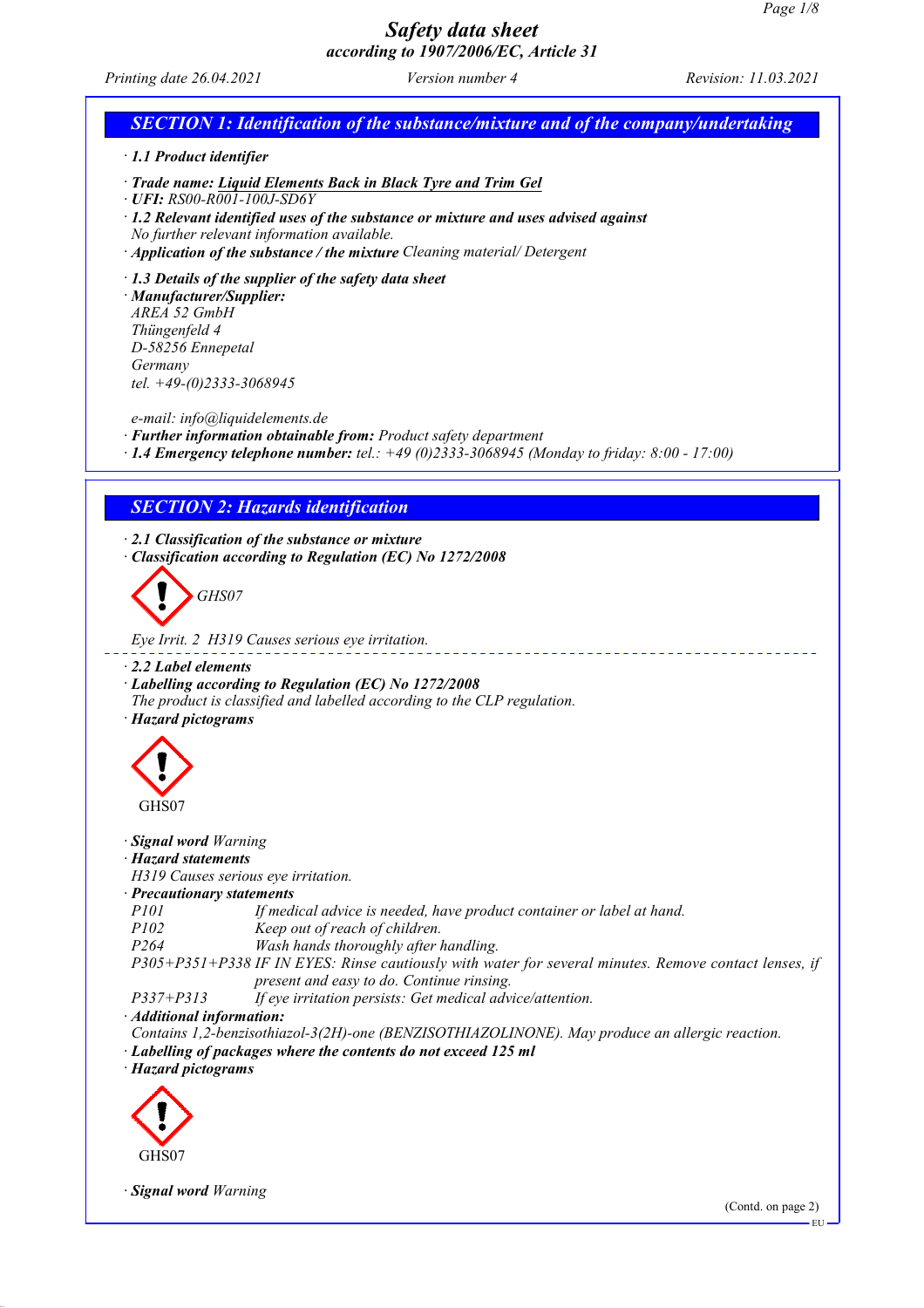*Printing date 26.04.2021 Version number 4 Revision: 11.03.2021*

 *Skin Irrit. 2, H315*

### *Trade name: Liquid Elements Back in Black Tyre and Trim Gel*

(Contd. of page 1)

*1.6%*

- *· Hazard statements Void · Precautionary statements*
- *P101 If medical advice is needed, have product container or label at hand. P102 Keep out of reach of children.*
- *· 2.3 Other hazards*
- *· Results of PBT and vPvB assessment*
- *· PBT:*

*The product does not contain any PBT (PBT: persistent, bioaccumulative, toxic) substance or does not fulfil criteria for PBT according to annex XIII of regulation (EC) 1907/2006 (< 0,1 %).*

*· vPvB:*

*The product does not contain any vPvB (vPvB: very persistent, very bioaccumulative) substance or does not fulfil criteria for vPvB according to annex XIII of regulation (EC) 1907/2006 (< 0,1 %).*

*SECTION 3: Composition/information on ingredients*

- *· 3.2 Mixtures*
- *· Description: Cleansing agent*
- *· Dangerous components:*

*CAS: 71750-79-3 EC number: 615-336-9 Aminoalkylpolysiloxane*  $\left\langle \diamondsuit \right\rangle$  Eye Dam. 1, H318

*· Regulation (EC) No 648/2004 on detergents / Labelling for contents*

*non-ionic surfactants <5%*

*perfumes, preservation agents (PHENOXYETHANOL, BENZISOTHIAZOLINONE, B U T Y L B E N Z I S O T H I A Z O L I N O N E , L A U R Y L A M I N E D I P R O P Y L E N E D IA M I N E , METHYLCHLOROISOTHIAZOLINONE, METHYLISOTHIAZOLINONE)*

*· Additional information: For the wording of the listed hazard phrases refer to section 16.*

# *SECTION 4: First aid measures*

*· 4.1 Description of first aid measures*

- *· General information: If symptoms persist consult doctor.*
- *· After inhalation: Fresh air. If pain persists, get medical attention.*
- *· After skin contact:*
- *Immediately wash with water and soap and rinse thoroughly.*

*If skin irritation continues, consult a doctor.*

- *· After eye contact:*
- *Immediately flush eyes with plenty of water with lids lifted. If symptons persist, seek medical advice.*
- *· After swallowing:*

*Rinse out mouth and drink plenty of water.*

*Do not induce vomiting; call for medical help immediately.*

- *· 4.2 Most important symptoms and effects, both acute and delayed No further relevant information available.*
- *· 4.3 Indication of any immediate medical attention and special treatment needed*
- *No further relevant information available.*

## *SECTION 5: Firefighting measures*

- *· 5.1 Extinguishing media*
- *· Suitable extinguishing agents:*

*CO2, powder or water spray. Fight larger fires with water spray or alcohol resistant foam. Use fire extinguishing methods suitable to surrounding conditions.*

- *· For safety reasons unsuitable extinguishing agents: Full water jet*
- *· 5.2 Special hazards arising from the substance or mixture*
- *In case of fire, the following can be released: Carbon monoxide (CO)*

(Contd. on page 3)

EU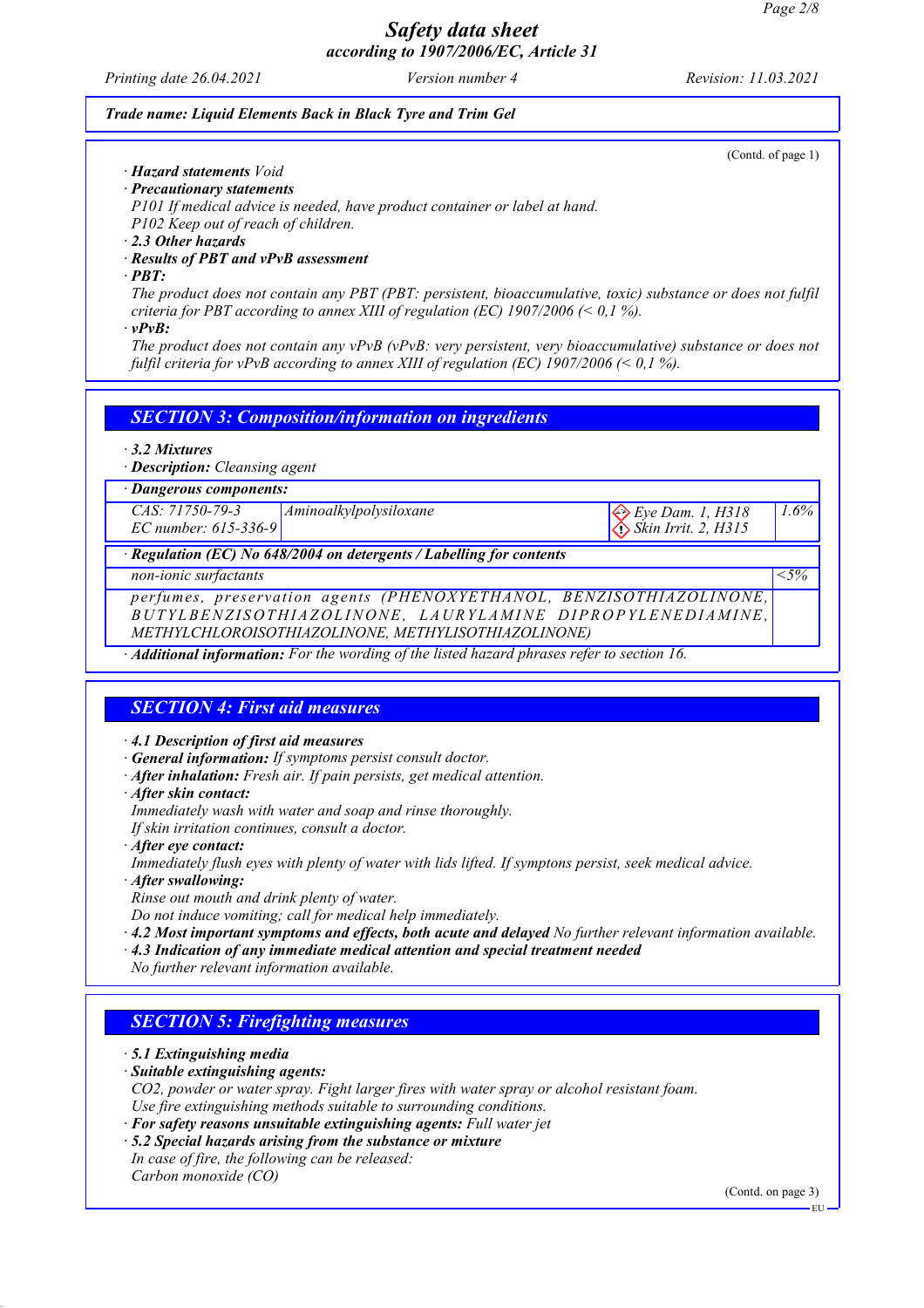*Printing date 26.04.2021 Version number 4 Revision: 11.03.2021*

(Contd. of page 2)

### *Trade name: Liquid Elements Back in Black Tyre and Trim Gel*

*· 5.3 Advice for firefighters*

- *· Protective equipment:*
- *Do not inhale explosion gases or combustion gases. Mouth respiratory protective device.*

*· Additional information*

*Dispose of fire debris and contaminated fire fighting water in accordance with official regulations.*

## *SECTION 6: Accidental release measures*

*· 6.1 Personal precautions, protective equipment and emergency procedures Wear protective clothing. Product forms slippery surface when combined with water. · 6.2 Environmental precautions:*

*Inform respective authorities in case of seepage into water course or sewage system. Do not allow to enter sewers/ surface or ground water.*

*· 6.3 Methods and material for containment and cleaning up: Absorb with liquid-binding material (sand, diatomite, acid binders, universal binders, sawdust). Dispose contaminated material as waste according to item 13.*

### *· 6.4 Reference to other sections*

*No dangerous substances are released.*

*See Section 7 for information on safe handling.*

*See Section 8 for information on personal protection equipment.*

*See Section 13 for disposal information.*

## *SECTION 7: Handling and storage*

*· 7.1 Precautions for safe handling Observe the usual precautionary measures for handling chemicals. Avoid contact with eyes.*

- *· Information about fire and explosion protection: The product is not flammable.*
- *· 7.2 Conditions for safe storage, including any incompatibilities*
- *· Storage:*
- *· Requirements to be met by storerooms and receptacles: No special requirements.*
- *· Information about storage in one common storage facility: Not required.*
- *· Further information about storage conditions:*

*Protect from frost.*

*Store in dry conditions at 10 - 25 °C.*

*· Storage class: 10 - 13 (Germany)*

*· 7.3 Specific end use(s) No further relevant information available.*

## *SECTION 8: Exposure controls/personal protection*

- *· 8.1 Control parameters*
- *· Additional information about design of technical facilities: No further data; see item 7.*
- *· Ingredients with limit values that require monitoring at the workplace:*

*The product does not contain any relevant quantities of materials with critical values that have to be monitored at the workplace.*

*· Additional information: The lists valid during the making were used as basis.*

*· 8.2 Exposure controls*

- *· Personal protective equipment:*
- *· General protective and hygienic measures: Avoid contact with the eyes.*

*Avoid close or long term contact with the skin. Wash hands before breaks and at the end of work.*

*· Respiratory protection: Not required.*

(Contd. on page 4)

EU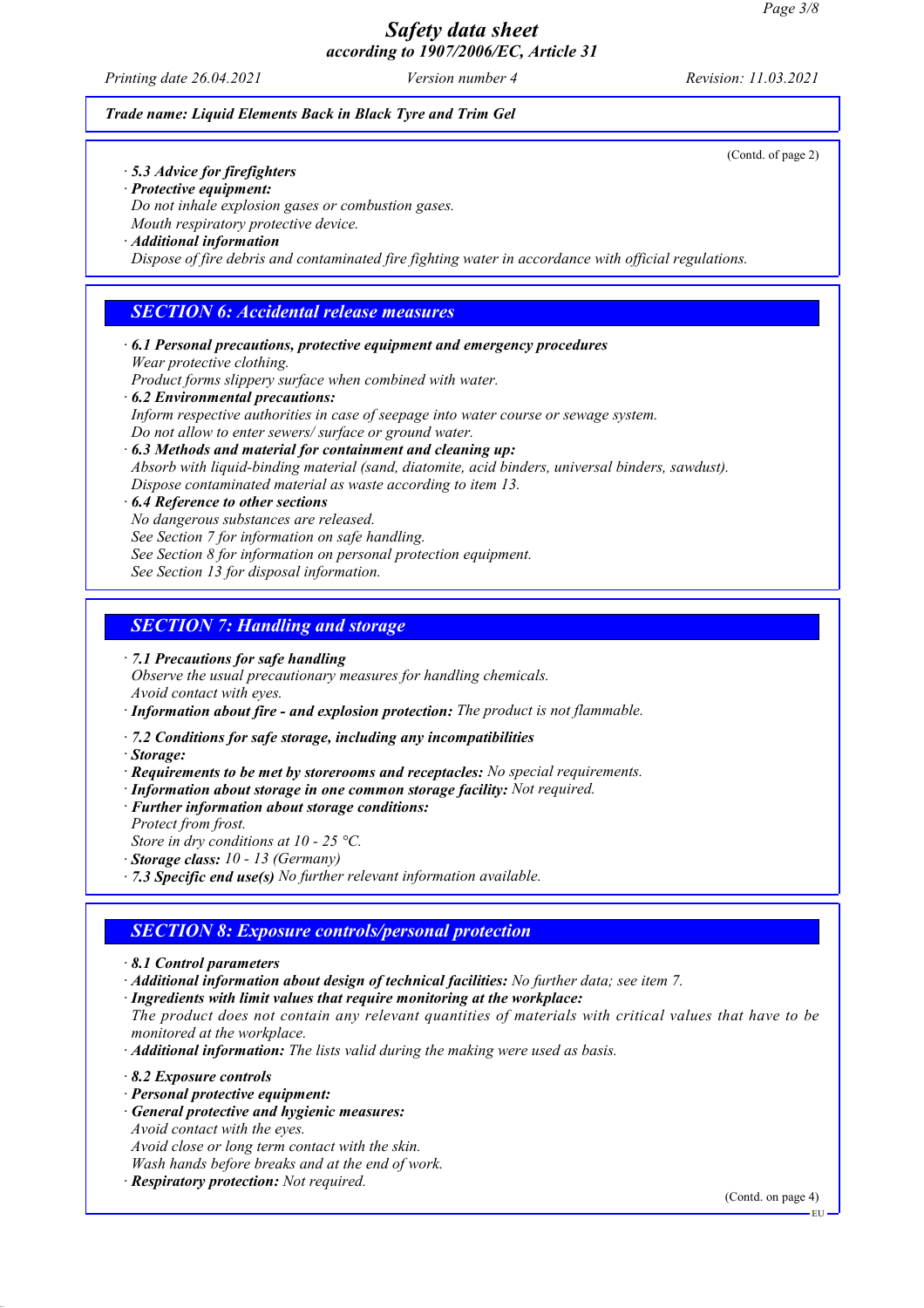*Printing date 26.04.2021 Version number 4 Revision: 11.03.2021*

(Contd. of page 3)

### *Trade name: Liquid Elements Back in Black Tyre and Trim Gel*

### *· Protection of hands:*

*Alkaline resistant gloves*

*Selection of the glove material on consideration of the penetration times, rates of diffusion and the degradation*

*Protective gloves according EN 374.*

# *· Material of gloves*

## *Butyl rubber, BR*

*Recommended thickness of the material:*  $\geq 0.5$  *mm* 

*Penetration time: ≥ 480 minutes (Permeation according to EN 374 Prt 3: Level 6)*

*The selection of the suitable gloves does not only depend on the material, but also on further marks of quality and varies from manufacturer to manufacturer. As the product is a preparation of several substances, the resistance of the glove material can not be calculated in advance and has therefore to be checked prior to the application.*

### *· Penetration time of glove material*

*The exact break through time has to be found out by the manufacturer of the protective gloves and has to be observed.*

*The determined penetration times according to EN 16523-1:2015 are not performed under practical conditions. Therefore a maximum wearing time, which corresponds to 50% of the penetration time, is recommended.*

*· Eye protection: Safety glasses*

*· Body protection: Protective work clothing*

## *SECTION 9: Physical and chemical properties*

| · 9.1 Information on basic physical and chemical properties |                                               |
|-------------------------------------------------------------|-----------------------------------------------|
| <b>General Information</b>                                  |                                               |
| $\cdot$ Appearance:<br>Form:                                | Gel                                           |
| Colour:                                                     | White                                         |
| $\cdot$ Odour:                                              | Characteristic                                |
| · Odour threshold:                                          | Not determined.                               |
| $\cdot$ pH-value at 20 °C:                                  | $6 - 7$                                       |
| Change in condition                                         |                                               |
| Melting point/freezing point:                               | Not determined.                               |
| Initial boiling point and boiling range: $100 °C$           |                                               |
| · Flash point:                                              | >100 °C                                       |
| · Flammability (solid, gas):                                | Not applicable.                               |
| $\cdot$ Decomposition temperature:                          | Not determined.                               |
| $\cdot$ Auto-ignition temperature:                          | Product is not selfigniting.                  |
| $\cdot$ Explosive properties:                               | Product does not present an explosion hazard. |
| · Explosion limits:                                         |                                               |
| Lower:                                                      | Not determined.                               |
| <b>Upper:</b>                                               | Not determined.                               |
| <b>Oxidising properties</b>                                 | Not applicable.                               |
| · Vapour pressure:                                          | Not determined.                               |
| $\cdot$ Density at 20 °C:                                   | $\sim 0.99$ g/cm <sup>3</sup>                 |
| $\cdot$ Relative density                                    | Not determined.                               |
| · Vapour density                                            | Not determined.                               |
| $\cdot$ Evaporation rate                                    | Not determined.                               |
| $\cdot$ Solubility in / Miscibility with                    |                                               |
| water:                                                      | Dispersible.                                  |
|                                                             | (Contd. on page 5)                            |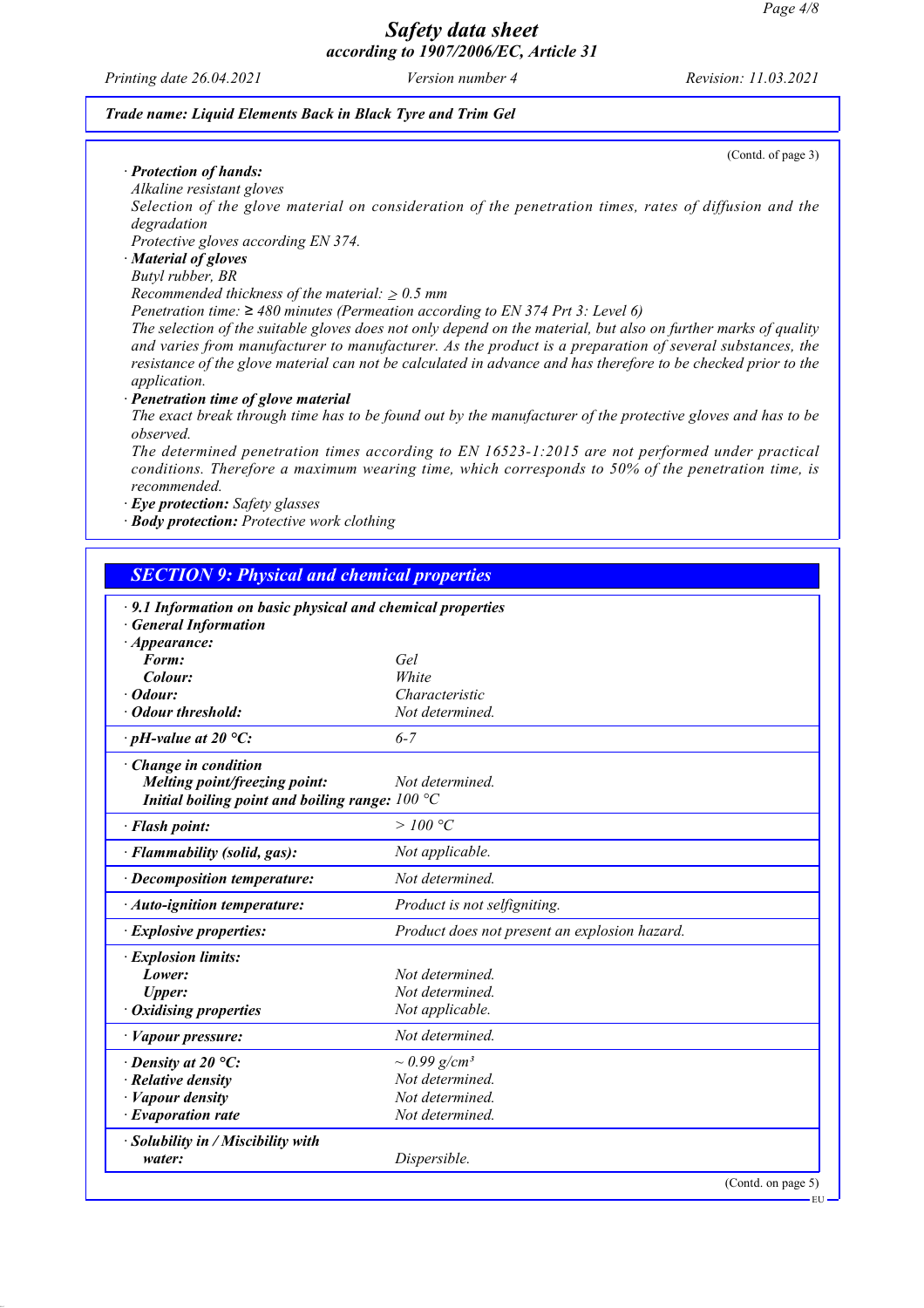*Printing date 26.04.2021 Version number 4 Revision: 11.03.2021*

### *Trade name: Liquid Elements Back in Black Tyre and Trim Gel*

|                                                                       | (Cond. of page 4)                          |
|-----------------------------------------------------------------------|--------------------------------------------|
| $\cdot$ Partition coefficient: n-octanol/water:                       | Not determined.                            |
| $\cdot$ <i>Viscosity:</i><br>Dynamic at $20^{\circ}$ C:<br>Kinematic: | $>$ 3000 mPas<br>Not determined.           |
| · Solvent content:<br>Organic solvents:                               | $0.2\%$                                    |
| <i>Solids content:</i>                                                | Not determined.                            |
| $\cdot$ 9.2 Other information                                         | No further relevant information available. |

## *SECTION 10: Stability and reactivity*

- *· 10.1 Reactivity No further relevant information available.*
- *· 10.2 Chemical stability*
- *· Thermal decomposition / conditions to be avoided: No decomposition if used according to specifications.*
- *· 10.3 Possibility of hazardous reactions No dangerous reactions known.*
- *· 10.4 Conditions to avoid Protect from frost.*
- *· 10.5 Incompatible materials: No further relevant information available.*
- *· 10.6 Hazardous decomposition products: No dangerous decomposition products known.*

# *SECTION 11: Toxicological information*

- *· 11.1 Information on toxicological effects*
- *· Acute toxicity Based on available data, the classification criteria are not met.*
- *· Primary irritant effect:*
- *· Skin corrosion/irritation Based on available data, the classification criteria are not met.*
- *· Serious eye damage/irritation*
- *Causes serious eye irritation.*
- *· Respiratory or skin sensitisation Based on available data, the classification criteria are not met.*
- *· Additional toxicological information:*
- *· Repeated dose toxicity No further relevant information available.*
- *· CMR effects (carcinogenity, mutagenicity and toxicity for reproduction) No further relevant information available.*
- *· Germ cell mutagenicity Based on available data, the classification criteria are not met.*
- *· Carcinogenicity Based on available data, the classification criteria are not met.*
- *· Reproductive toxicity Based on available data, the classification criteria are not met.*
- *· Germ cell mutagenicity Based on available data, the classification criteria are not met.*
- *· STOT-single exposure Based on available data, the classification criteria are not met.*
- *· STOT-repeated exposure Based on available data, the classification criteria are not met.*
- *· Aspiration hazard Based on available data, the classification criteria are not met.*

## *SECTION 12: Ecological information*

- *· 12.1 Toxicity*
- *· Aquatic toxicity:*

### *63148-62-9 Polydimethylsiloxane*

- *EC50 >100 mg/l (daphnia magna)*
- *· 12.2 Persistence and degradability The contained surfactants are easily biodegradable*
- *· 12.3 Bioaccumulative potential No further relevant information available.*
- *· 12.4 Mobility in soil No further relevant information available.*

(Contd. on page 6)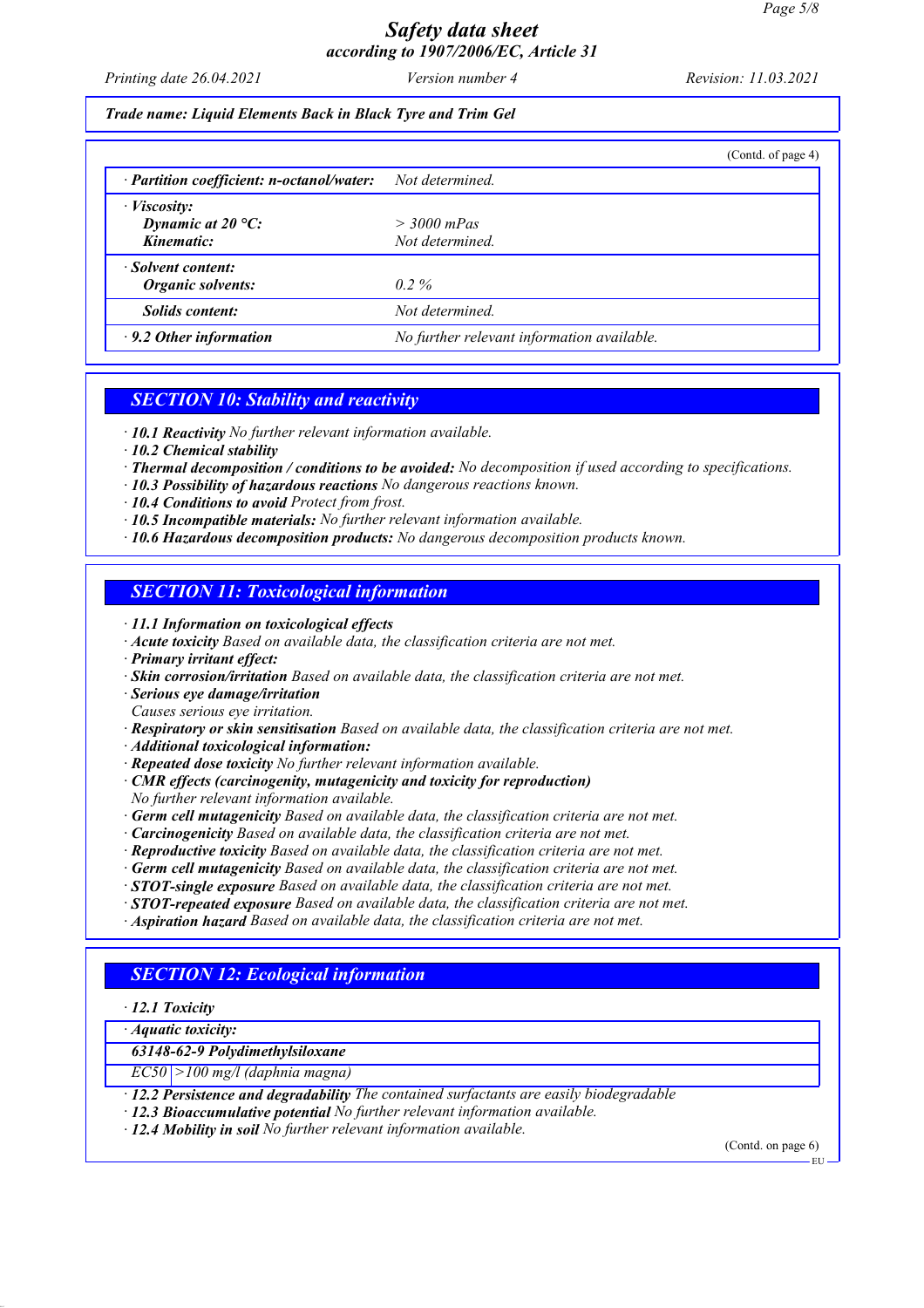*Printing date 26.04.2021 Version number 4 Revision: 11.03.2021*

### *Trade name: Liquid Elements Back in Black Tyre and Trim Gel*

(Contd. of page 5)

## *· Additional ecological information:*

*· General notes:*

*The surfactant(s) contained in this preparation complies(comply) with the biodegradability criteria as laid down in Regulation (EC) No.648/2004 on detergents. Data to support this assertion are held at the disposal of the competent authorities of the Member States and will be made available to them, at their direct request or at the request of a detergent manufacturer.*

*Do not allow undiluted product or large quantities of it to reach ground water, water course or sewage system.*

#### *· 12.5 Results of PBT and vPvB assessment*

*· PBT: Not applicable.*

*· vPvB: Not applicable.*

*· 12.6 Other adverse effects No further relevant information available.*

*SECTION 13: Disposal considerations*

*· 13.1 Waste treatment methods*

*· Recommendation Dispose of in accordance with all applicable local and national regulations.*

*· European waste catalogue*

*20 01 30 detergents other than those mentioned in 20 01 29*

*15 01 02 plastic packaging*

#### *· Uncleaned packaging:*

#### *· Recommendation:*

*Dispose of in accordance with all applicable local and national regulations.*

*Non contaminated packagings may be recycled.*

*· Recommended cleansing agents: Water, if necessary together with cleansing agents.*

| $\cdot$ 14.1 UN-Number<br>ADR, ADN, IMDG, IATA                                            | Void            |  |
|-------------------------------------------------------------------------------------------|-----------------|--|
| $\cdot$ 14.2 UN proper shipping name<br>ADR, ADN, IMDG, IATA                              | Void            |  |
| $\cdot$ 14.3 Transport hazard class(es)                                                   |                 |  |
| ADR, ADN, IMDG, IATA<br>· Class                                                           | Void            |  |
| 14.4 Packing group<br>ADR, IMDG, IATA                                                     | Void            |  |
| $\cdot$ 14.5 Environmental hazards:<br>$\cdot$ Marine pollutant:                          | No              |  |
| $\cdot$ 14.6 Special precautions for user                                                 | Not applicable. |  |
| $\cdot$ 14.7 Transport in bulk according to Annex II of<br><b>Marpol and the IBC Code</b> | Not applicable. |  |
| · UN "Model Regulation":                                                                  | Void            |  |

(Contd. on page 7)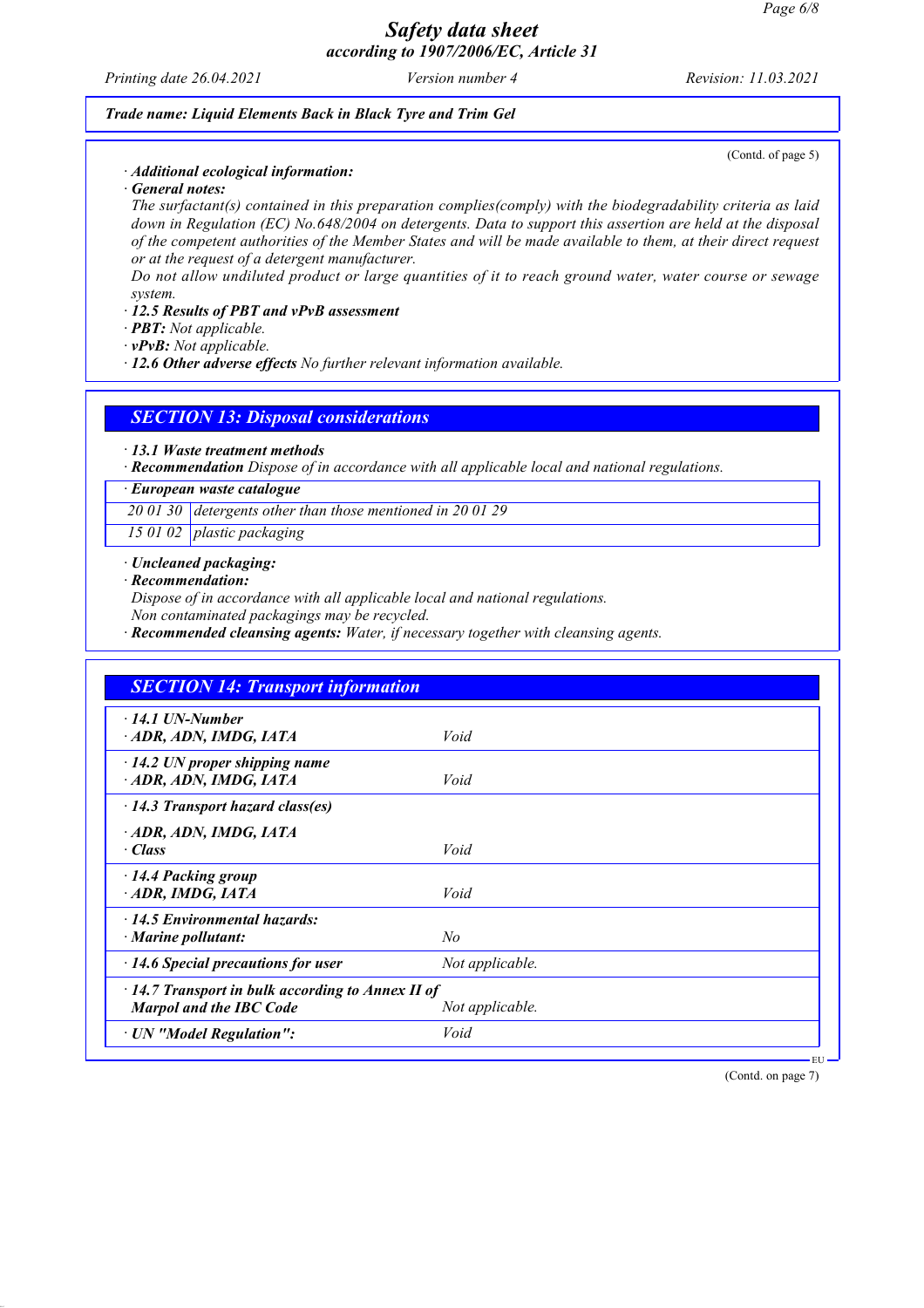*Printing date 26.04.2021 Version number 4 Revision: 11.03.2021*

*Trade name: Liquid Elements Back in Black Tyre and Trim Gel*

(Contd. of page 6)

## *SECTION 15: Regulatory information*

*· 15.1 Safety, health and environmental regulations/legislation specific for the substance or mixture*

*· Directive 2012/18/EU*

*· Named dangerous substances - ANNEX I None of the ingredients is listed.*

*· DIRECTIVE 2011/65/EU on the restriction of the use of certain hazardous substances in electrical and electronic equipment – Annex II*

*None of the ingredients is listed.*

*· REGULATION (EU) 2019/1148*

*· Annex I - RESTRICTED EXPLOSIVES PRECURSORS (Upper limit value for the purpose of licensing under Article 5(3))*

*None of the ingredients is listed.*

## *· Annex II - REPORTABLE EXPLOSIVES PRECURSORS*

*None of the ingredients is listed.*

*· National regulations:*

#### *· Information about limitation of use:*

*Employment restrictions concerning juveniles must be observed.*

*Employment restrictions concerning pregnant and lactating women must be observed, if applicable.*

#### *· 15.2 Chemical safety assessment:*

*A Chemical Safety Assessment has not been carried out, because it is not necessary for mixtures.*

## *SECTION 16: Other information*

*This information is based on our present knowledge. However, this shall not constitute a guarantee for any specific product features and shall not establish a legally valid contractual relationship. Liability excluded.*

#### *· Relevant phrases*

*H315 Causes skin irritation.*

*H318 Causes serious eye damage.*

#### *· Classification according to Regulation (EC) No 1272/2008*

*The classification of the mixture is generally based on the calculation method using substance data according to Regulation (EC) No 1272/2008.*

#### *· Department issuing SDS:*

*CLC GmbH Simonshöfchen 55 D-42327 Wuppertal Tel.: +49-(0)202 - 87018691*

## *· Contact: Mr. Sven Rosendahl*

*· Abbreviations and acronyms:*

*CLP: Classification, Labelling and Packaging (Regulation (EC) No. 1272/2008 REACH: Regulation (EC) No 1907/2006 of the European Parliament and of the Council of 18 December 2006 concerning the Registration, Evaluation, Authorisation and Restriction of Chemicals. EC50: effective concentration, 50 percent ADR: Accord relatif au transport international des marchandises dangereuses par route (European Agreement Concerning the International Carriage of Dangerous Goods by Road) IMDG: International Maritime Code for Dangerous Goods IATA: International Air Transport Association GHS: Globally Harmonised System of Classification and Labelling of Chemicals*

*VCI: Verband der chemischen Industrie, Deutschland (German chemical industry association)*

*EINECS: European Inventory of Existing Commercial Chemical Substances*

*ELINCS: European List of Notified Chemical Substances*

- *CAS: Chemical Abstracts Service (division of the American Chemical Society)*
- *DNEL: Derived No-Effect Level (REACH)*

*PNEC: Predicted No-Effect Concentration (REACH) LC50: Lethal concentration, 50 percent*

- 
- *LD50: Lethal dose, 50 percent PBT: persistent, bioaccumulative, toxic*

*vPvB: very persistent, very bioaccumulative*

(Contd. on page 8)